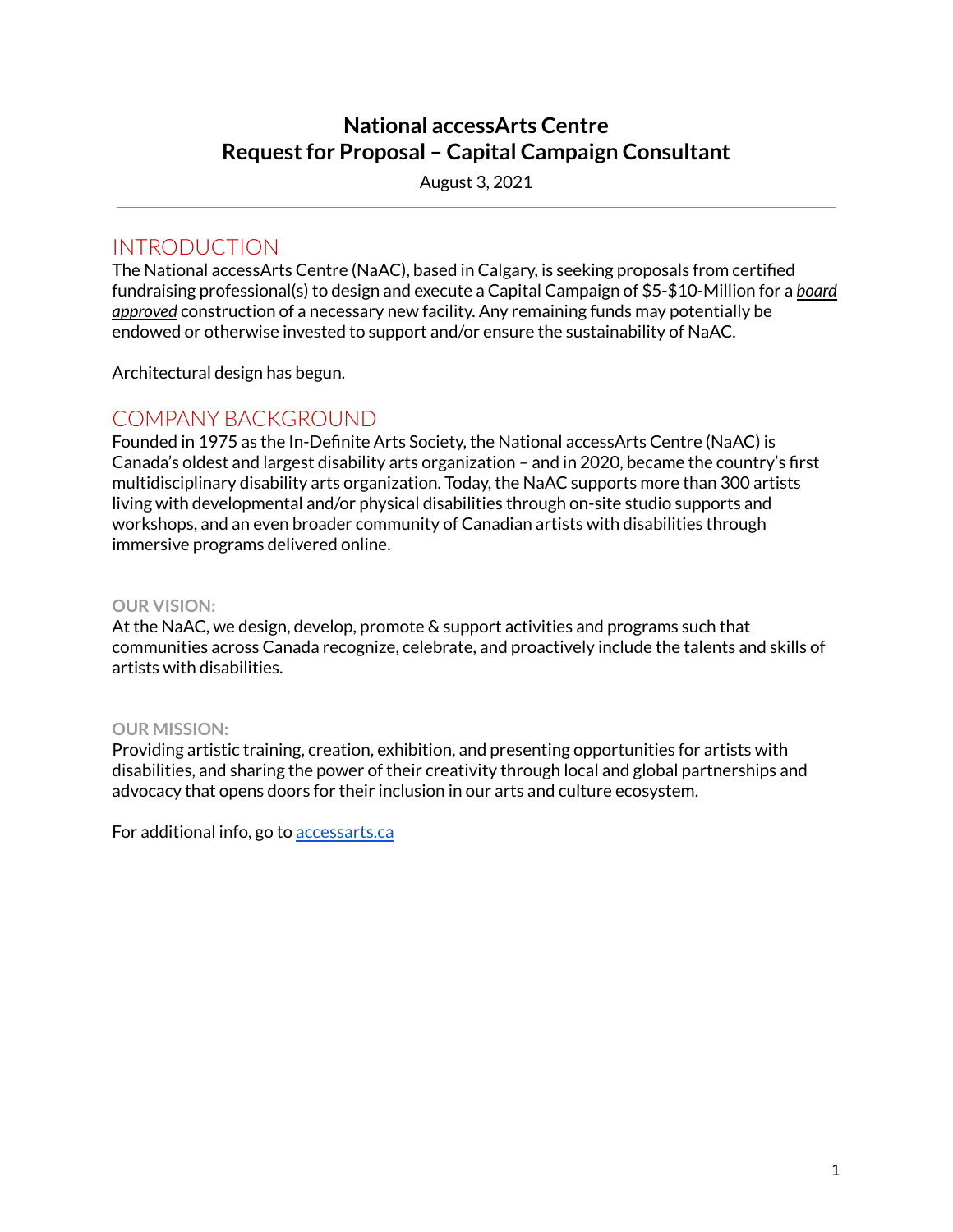# PROJECT OVERVIEW

**PROJECT NAME:** NaAC Capital Campaign

#### **PROJECT BACKGROUND:**

Several years following the catastrophic collapse of their roof in Fairview, The City of Calgary has found a new location for NaAC and its 300+ artists. For over half a century this parcel of land straddling Memorial Drive and the neighborhood of West Hillhurst has been home to two notable community-driven service organizations: Girl Guides of Canada and Scouts Canada. Though the Guides remain an immediate neighbor to the west (in their own purpose-built facility), the east Guide-Scout Service Centre sits vacant, awaiting it's second tenant in history: the NaAC.

The City of Calgary is managing and funding base building improvements to the Guide-Scout Centre to support the NaAC; however, the existing building is not large enough to host both NaAC's visual and performing arts arms of the organization, in addition to aspirational community spaces such as a café, gallery and retail shop. Enter the radical vision for a new, complementary building on the site.

The NaAC is pursuing a separate but parallel project to design, fund and ultimately build a state-of-the art performing arts centre immediately next to the Guide-Scout Centre. This new facility will host dance and theatre rehearsal space, alongside a gallery, retail shop, café, multi-purpose community room and meeting space.

For the NaAC, and artists of all walks, this vision marks a step away from 'making due' with residual spaces in church basements and old community halls. A purpose-built space for artists of all abilities that supports creation, exhibition, training and sharing is a precedent setting course correction, decades in the making.

#### **PROJECT IMPACT:**

When complete, the new NaAC facility will be the first of its kind in North America: a multidisciplinary performance, training, and presentation venue that is purpose-built to support artists, creators, producers living with developmental and physical disabilities. This, in and of itself, will position the facility as a true cultural landmark for the City of Calgary - and a national beacon for accessibility.

The impact will extend far beyond that of our NaAC artist community which will now have a world-class arts facility that can support our artists' creative vision across any artistic discipline. Audiences can fully appreciate the creative contributions of artists with disabilities in a facility that is architecturally welcoming through both indoor and outdoor venues. Together, with increased artist participation and creation along with increased audience awareness, the NaAC's facility will be the foundation upon which a key pillar of our country's arts and culture sector will be strengthened: the disability arts.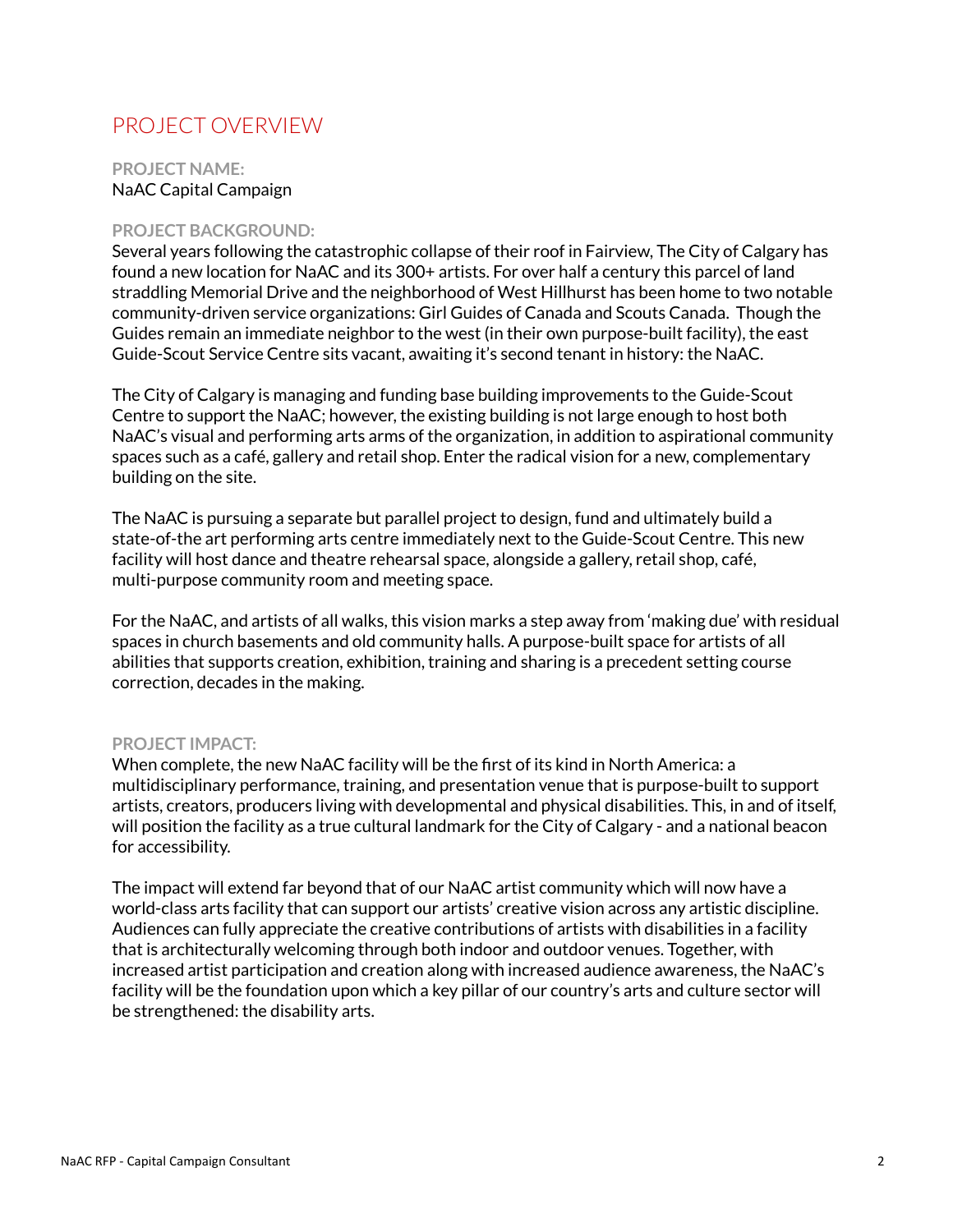In addition, the new facility will embed two social enterprise models - in the form of event rental space as well as a community cafe - that will ensure longer-term financial sustainability for the operations of this facility and the NaAC overall. The cafe in particular will be an exciting venture which will employ local residents with developmental and/or physical disabilities in key roles.

**LOCATION:** 2140 Brownsea Drive NW Calgary, AB T2N 3G9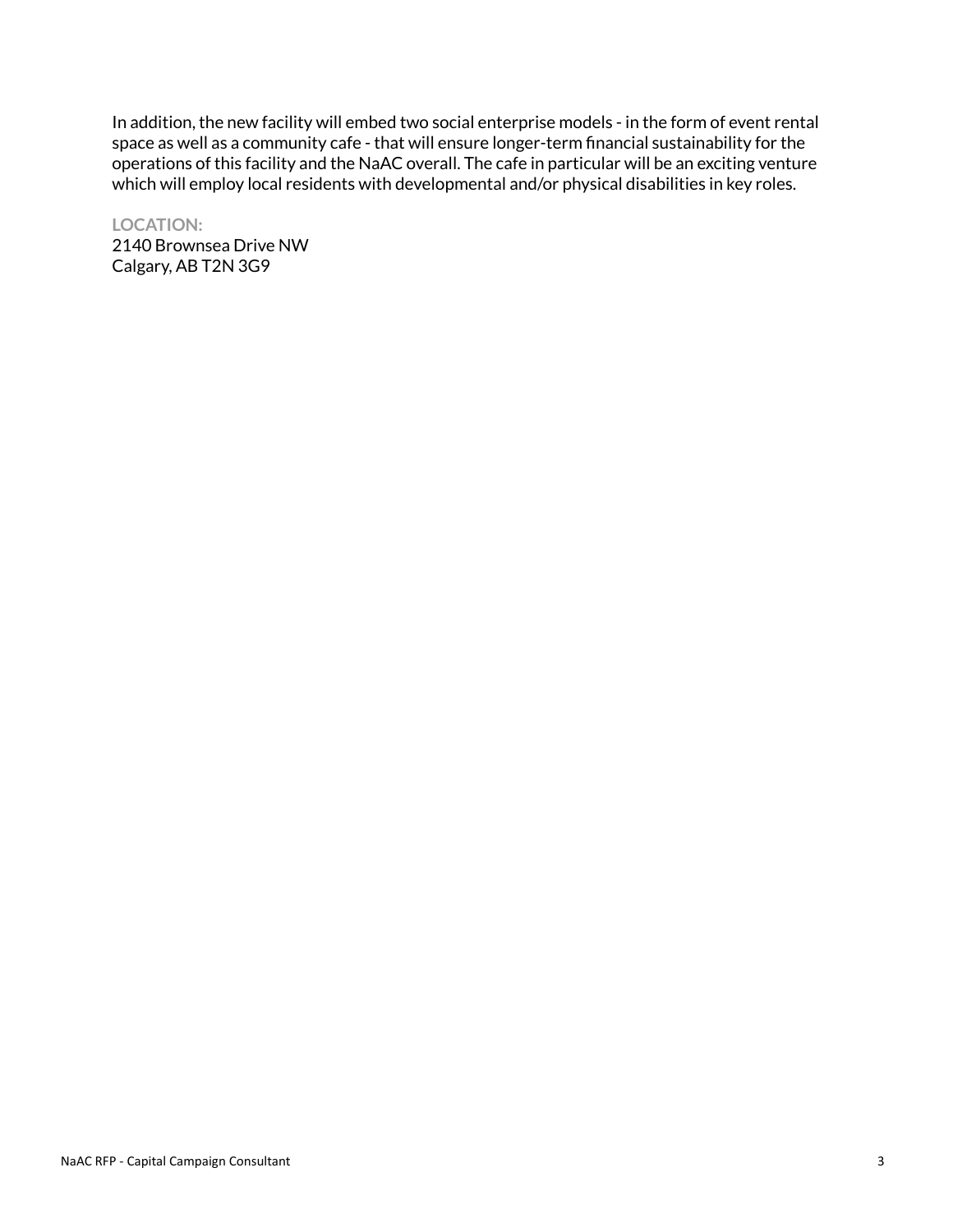# SCOPE OF WORK

We are seeking the guidance and support of a certified fundraising consultant to be the campaign lead, working with our Board, CEO and staff to design all necessary elements for a successful capital campaign of \$10-15M, ideally over a 12-18 month timeline.

## **1. FEASIBILITY STUDY:**

NaAC is currently well-positioned along the development process. While we are calling this a feasibility study, it is perhaps better called stakeholder engagement. We ask the Consultant to assess and complete the following:

- 1.1. Audit and assessment of all pertinent fundraising materials.
- 1.2. Internal stakeholder interviews with NaAC Board and staff.
- 1.3. External stakeholder interviews with partners, donors, community leaders, and prospects.
- 1.4. A final report that summarizes learnings, including:
	- The strength of the case to be presented
	- Resources available to use in the campaign
	- Number of donors and prospects
	- Perception of the organization in the community
	- Potential leadership for the campaign
	- Potential sources for major leadership and major gifts
	- Feasibility of the financial goal suggested for the campaign.

### **2. CASE FOR SUPPORT:**

- 2.1. Develop a case for support/case statement that articulates the "why" of this campaign to engender understanding of the project, appreciation for its value, and ultimately, financial support for the project from all elements of: the NaAC community; the broader community of Calgary, Alberta, and Canada; government; and the corporate and business communities.
- 2.2. Graphic design will be completed by NaAC's preferred vendors and will be out of scope.

### **3. CAMPAIGN STRATEGY:**

- 3.1. Development of overall campaign strategies, plans, tactics, timelines and benchmarks.
- 3.2. Development of a campaign gift chart.
- 3.3. Development of a comprehensive list of assets for naming rights.
- 3.4. Identifying potential candidates for a capital campaign leadership team and assisting in any required recruitment, building, and guidance of the same.
- 3.5. Identify and advise on necessary internal frameworks, processes, and resources required to manage, track and support all campaign activities.
- 3.6. Develop prospect lists and identify and prioritize key candidates for support (individual, corporate, government, foundation).
- 3.7. Coordinate and conduct meetings with prospects, community, business and government leaders as required, with a view to securing financial support.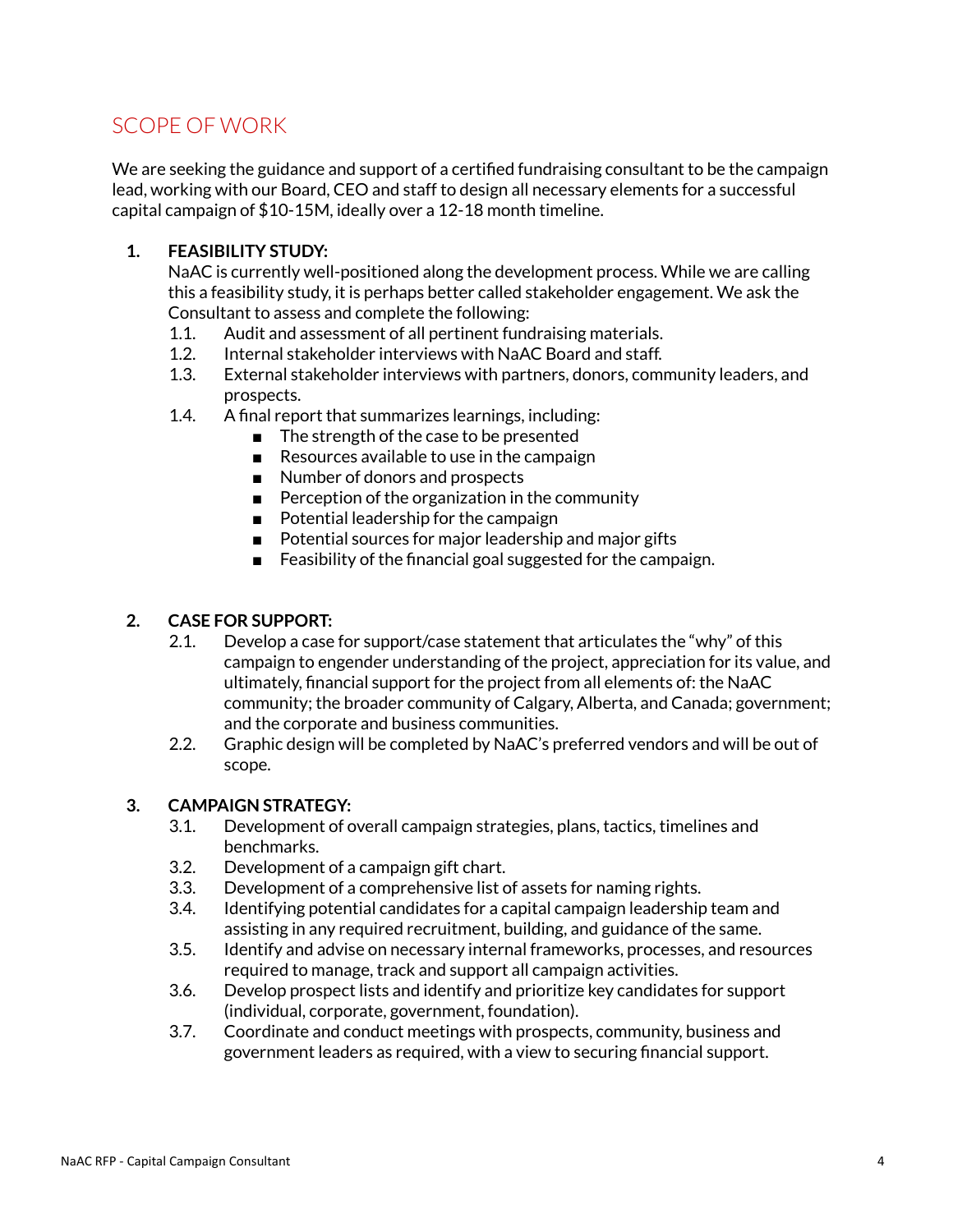3.8. Actively participate in ongoing meetings with the campaign counsel/campaign leadership team.

### **4. CAMPAIGN MATERIALS:**

- 4.1. Content development, excluding graphic design, for all campaign collateral. These items may include (at the discretion of the Consultant and NaAC):
	- Case for Support (see #2).
	- List of assets and recognition/naming opportunities
	- Campaign brochure
	- Leadership or major gift prospectus
	- FAQ pamphlet/PDF
	- Pledge cards
	- Monthly or quarterly newsletter
	- Theme or slogan for the campaign
	- Volunteer guidebook

## CHALLENGES TO OVERCOME

At present, NaAC has virtually no internal fund raising resources or systems in place. It is our intention to develop these resources immediately and while the Consultant is not required to be directly involved in this work, advice and counsel would be welcomed and appreciated.

The current economic environment, though potentially improving, remains challenging. Successfully executing on a capital campaign may require innovation and will require strong commitment to and belief in the value of our organization and our project plus the ability to convey that value to the community.

## TARGET SCHEDULE

- Hinging on federal approval (Sept 2021), then:
- Schematic/RFP Fall 2021-Summer 2022
- Break ground Summer/Fall 2022
- Complete construction Winter 2023

## EVALUATION METRICS

NaAC will evaluate bidders and proposals based on the following criteria:

- Previous experience/past performance history.
- Samples and/or case studies from previous projects.
- Projected costs.
- Experience and technical expertise.
- Responsiveness and responses to content in the next section.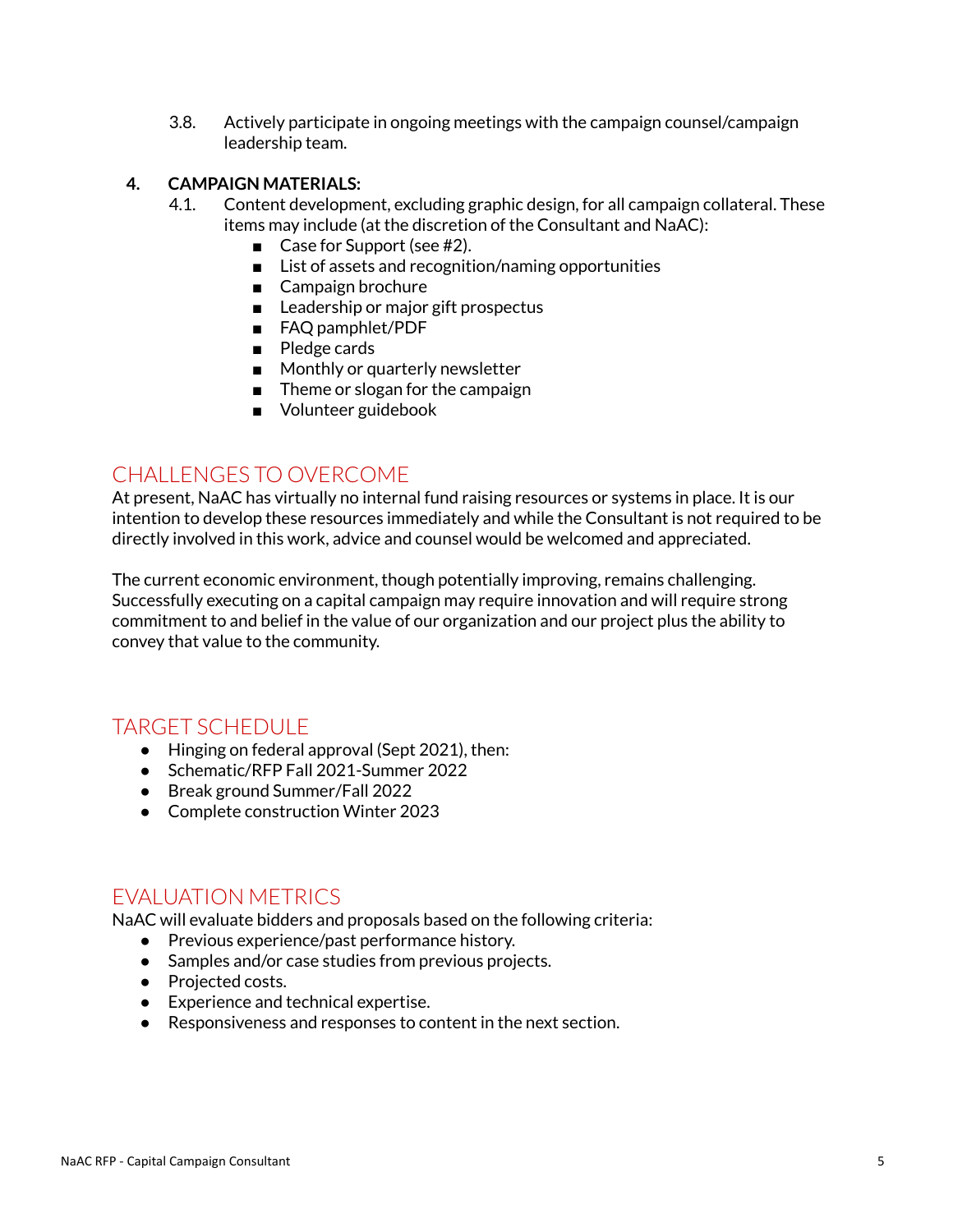## SUBMISSION REQUIREMENTS

Please include the following information in your submission package, with a maximum of 10 pages:

#### **1. About You**

- 1.1. COVER LETTER: Please include a cover letter indicating your interest in this project.
- 1.2. COMPANY INFORMATION: Please provide general information about your company, as well as what makes your company uniquely positioned to make this project a success.
- 1.3. PROJECT PRINCIPAL or TEAM: Please provide short bios for proposed member(s) of the project team, including the Principal Consultant and other key members that you propose for this project. Resume of CV preferred.
- 1.4. SUB-CONSULTANTS: Please list and provide experience information for any anticipated sub-consultants or specialists that will be a part of your consultant team.
- 1.5. PROJECT EXPERIENCE: Please provide at least three (3) examples of your firm's experience with projects of similar size, scope and purpose. As much as possible, examples should be relevant to key team members identified.
- 1.6. APPROACH AND METHODOLOGY: Please describe how the scope of work, outlined above, might be completed and how challenges might be overcome.
- 1.7. COLLABORATION: A clear outline of expected roles and responsibilities of the NaAC Board, CEO, staff, capital campaign team and the Fundraising Consultant.
- 1.8. REFERENCES: Please provide a minimum of three references, with current contract information, from previous clients for whom the consultant has performed similar work.

#### **2. Fee Schedule**

- 2.1. Please provide a fee schedule of the Scope of Work, including estimated sub-consultant fees, for the duration of the project. Outline any observed potential for deviations or additional fees.
- 2.2. Please indicate if you are proposing any discounted fees or donation of services due to the non-profit nature of NaAC and this project.

#### **3. Project Schedule**

- 3.1. Please outline your proposed process and provide an estimated schedule within the time frame outlined.
- 3.2. Please identify any critical milestones and agreed-upon benchmarks.